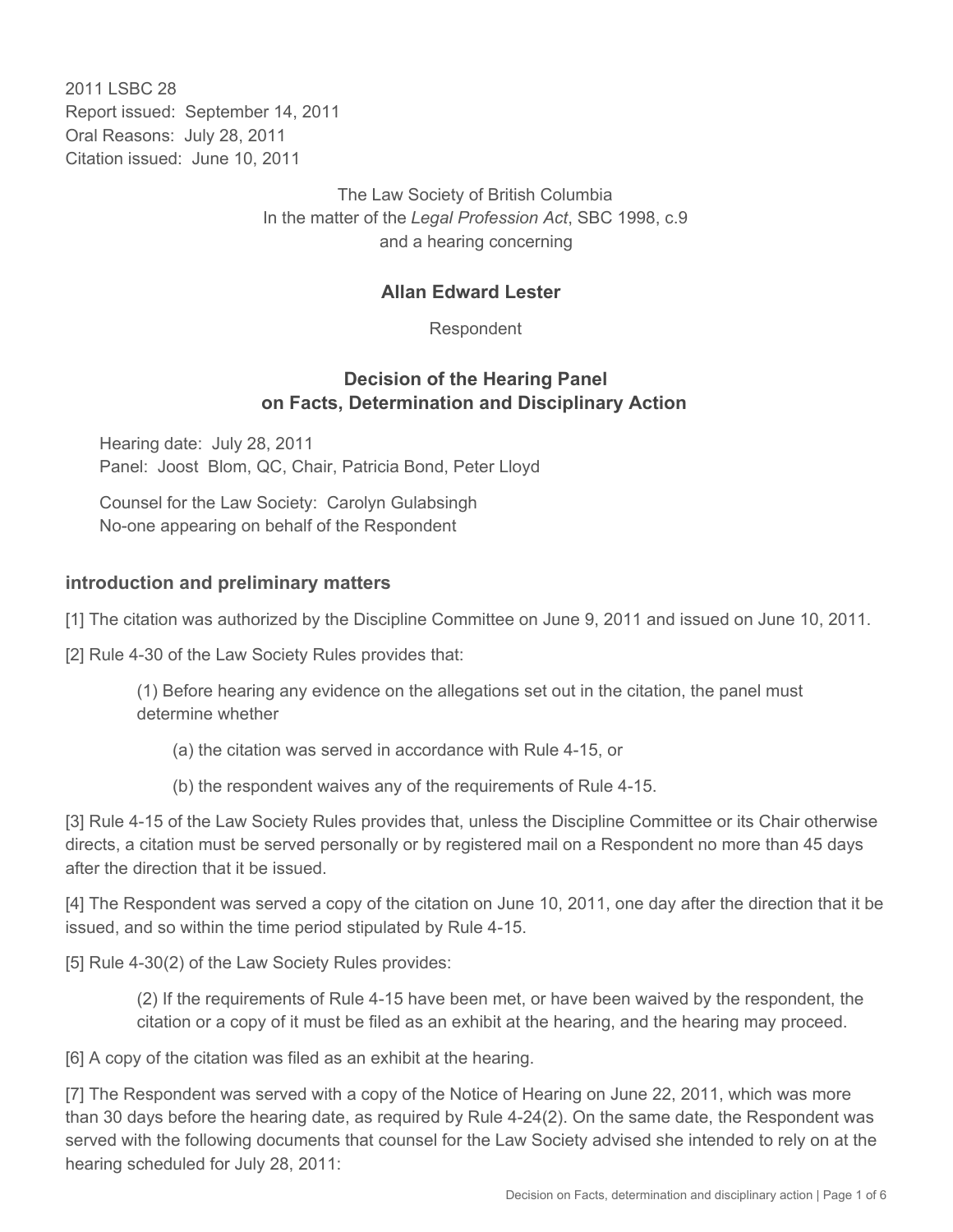- (a) Book of Affidavits;
- (b) Professional Conduct Record of the Respondent;
- (c) Book of Authorities of the Law Society;
- (d) FAQS about the hearing process.

[8] Although the Respondent was invited to respond regarding:

- (a) the date;
- (b) his intentions to cross-examine the affiants of the Affidavits;
- (c) his intention to call evidence;
- (d) any objections to the contents of his Professional Conduct Record; and,
- (e) any questions or concerns he might have,

he did not do so.

[9] Counsel for the Law Society advised the Panel that her office initiated a call to the Respondent on the morning of July 27, 2011, one day prior to the commencement of the hearing. The Respondent indicated that he would be attending the hearing. However, on the morning of July 28, 2011, the Respondent left a telephone message with counsel's office to the effect that he was ill and he would like a copy of the decision.

[10] Counsel for the Law Society submitted that it would be appropriate to proceed with the hearing in the absence of the Respondent for the following reasons:

(a) the Respondent was served the citation with the proposed hearing date on June 10, 2011;

(b) on June 22, 2011 when served with the Notice of Hearing, the Respondent was invited to contact counsel for the Law Society if he had any questions or concerns by July 15, 2011, and did not do so;

(c) the Respondent was advised by letter dated June 22, 2011 that the hearing may proceed in his absence;

(d) when the Respondent contacted counsel for the Law Society on the morning of the hearing, he did not request an adjournment of the hearing, but rather simply requested that the decision of the Hearing Panel be provided to him.

[11] This Panel commenced the hearing over 15 minutes late due to the delayed flight of one member of the Hearing Panel. The Panel then heard submissions from the Law Society as to the propriety of continuing with the hearing and adjourned for 20 minutes to consider those submissions. The hearing reconvened thereafter, and the Respondent still had not appeared.

[12] The Panel elected to proceed with the hearing, absent the Respondent for the reasons set out in paragraph [10] above.

## **CITATION AND ORDER**

[13] The citation alleges that: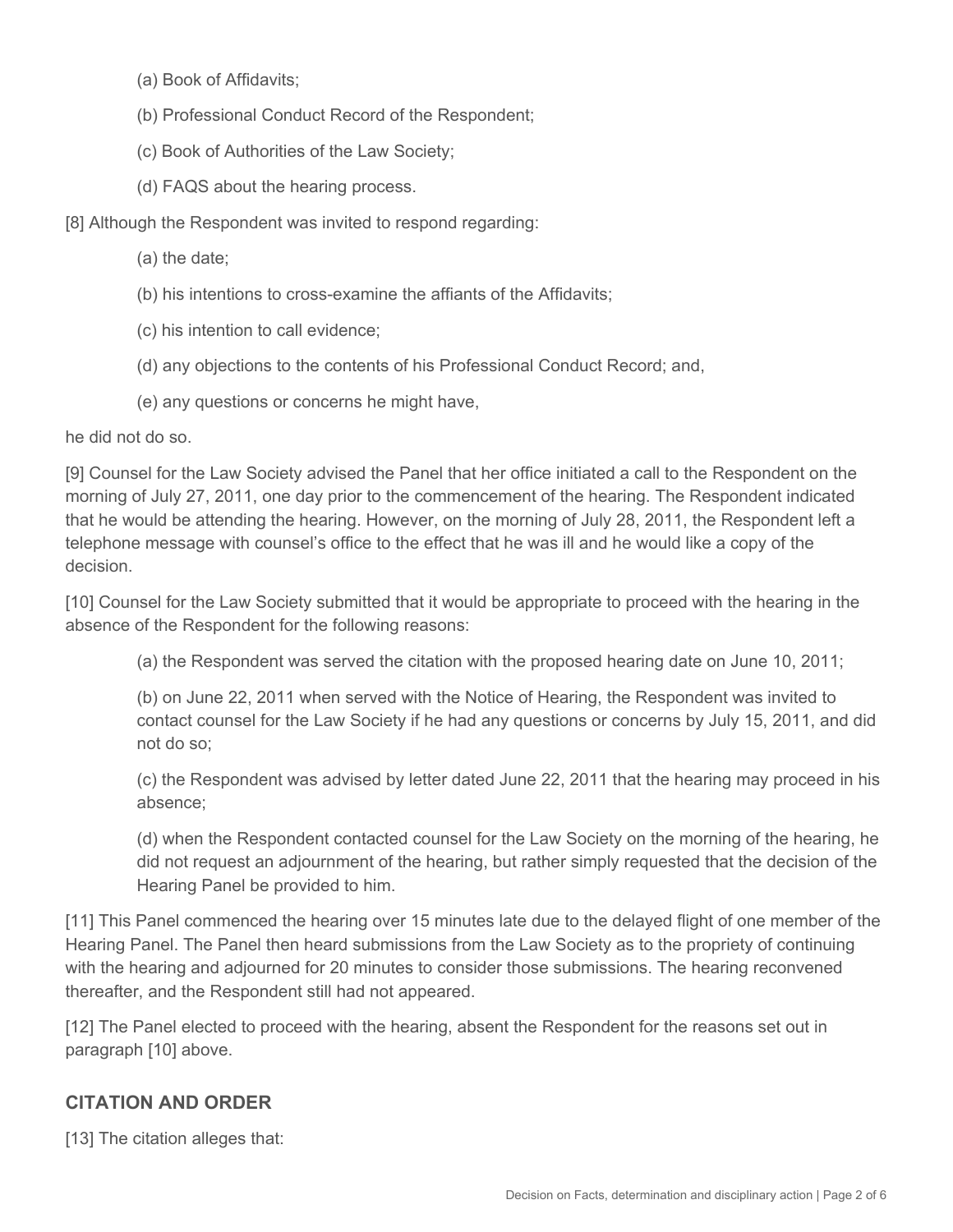1. The Respondent operated a trust account when he was an insolvent lawyer without the permission of the Executive Director and without a second signatory to his trust account who was a practising lawyer and/or approved by the Executive Director, contrary to Rule 3-45 of the Law Society Rules; and

2. From June 1, 2010 to September 13, 2010, the Respondent signed approximately five trust cheques to withdraw funds from trust while he was not a practising lawyer, contrary to Rule 3-56(2)(c) of the Law Society Rules.

[14] At the date of the hearing, the Respondent was suspended from practice pursuant to Rule 3-74.1 for failing to file a trust report.

[15] At the conclusion of the hearing on July 28, 2011, the Panel issued an order as follows:

(a) the Respondent be reprimanded;

(b) the Respondent comply forthwith with Rules 3-45(4) and 3-56(2)(c) of the Law Society Rules;

(c) on or before the 10 day of the month following the month in which the trust reconciliation is required to be made under Rule 3-65, the Respondent provide to the Law Society (to the attention of the Manager- Investigations, Monitoring and Enforcement):

(i) the trust reconciliation for each trust account that he operates, both pooled and separate interest bearing, (whether active or not),

(ii) the bank statement for each trust account for the period covered by the reconciliation,

(iii) the client trust liability listing for each trust account for the period covered by the reconciliation,

(iv) a copy of the front and back of each cheque for every withdrawal made from the trust account for the period covered by the reconciliation,

(v) the bank statement for the period covered by the reconciliation for every general account operated by his practice,

(vi) a copy of his trust account ledgers (book of original entry) for the same period, and

(vii) a copy of his general account ledgers (book of original entry) for the same period,

which condition will remain in effect until the Respondent is released from it by the Discipline Committee.

(d) costs in the amount of \$1,500 payable by October 31, 2011.

[16] Our reasons for granting the Order follow.

## **ALLEGATION 1**

[17] The Respondent made an assignment in bankruptcy on December 2, 2008.

[18] The Respondent advised the Law Society of the assignment by letter dated April 7, 2009.

[19] Rule 3-45(4) of the Law Society Rules provides that:

(4) An insolvent lawyer must not operate a trust account except with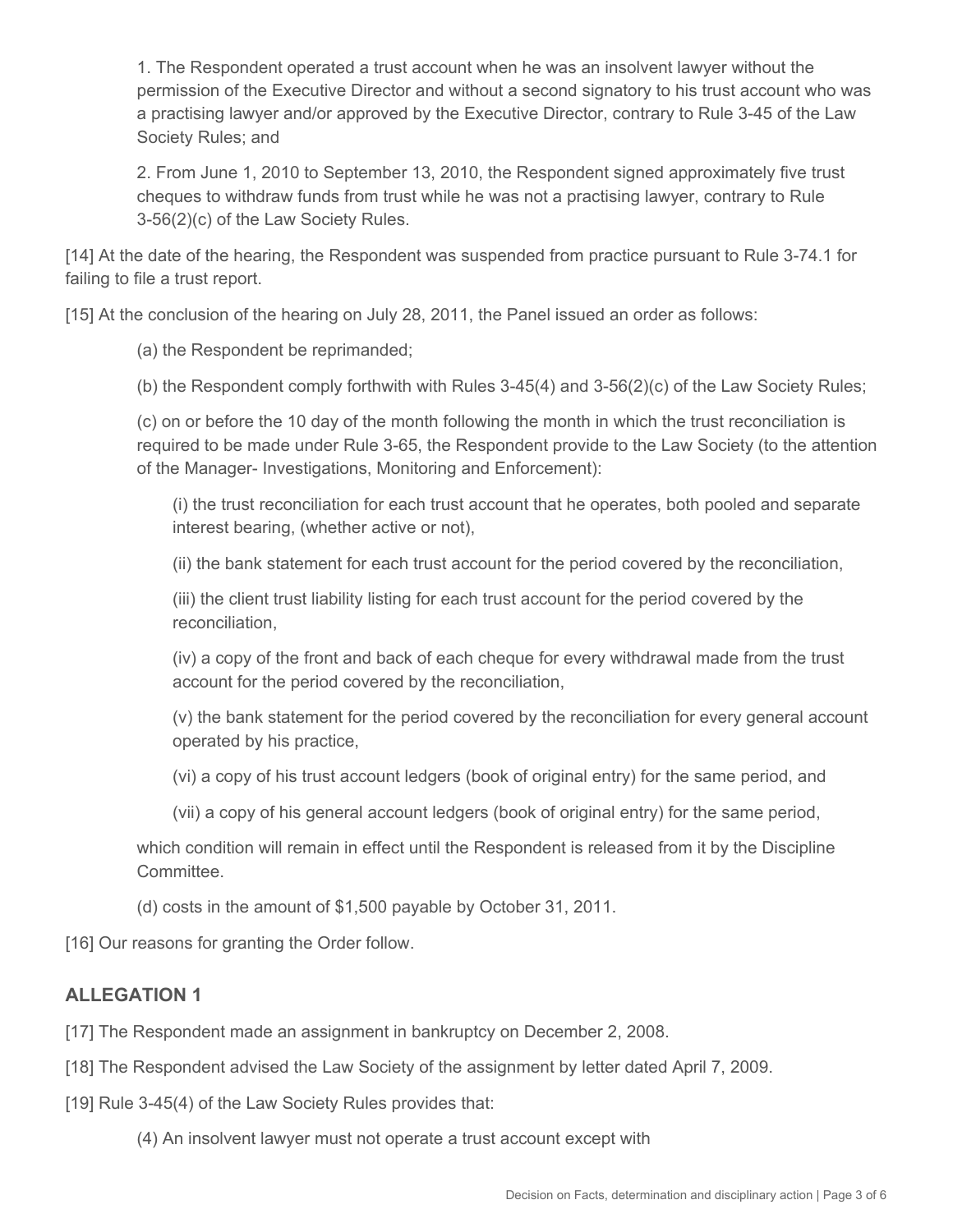(a) the permission of the Executive Director, and

(b) a second signatory who is a practising lawyer, not an insolvent lawyer and approved by the Executor Director.

[20] At the hearing of this matter, counsel for the Law Society produced evidence of more than 200 transactions in the Respondent's pooled trust accounts between May 1, 2009 and September 2, 2010. All of the transactions were effected during the Respondent's insolvency, without the approval of the Executive Director, and without a second signatory approved by the Executive Director.

[21] Counsel for the Law Society produced substantial evidence of the Law Society's communication with the Respondent concerning his obligations pursuant to Rule 3-45(4) of the Law Society Rules, including nine letters, an email, a direct discussion between Mr. Leung and the Respondent upon completion of the compliance audit and the Compliance Audit Summary Report dated October 22, 2010, prepared by Mr. Leung.

[22] The Respondent has acknowledged in correspondence with Law Society staff that he operated a trust account while insolvent, contrary to the Law Society Rules and the evidence presented to the Panel shows that he continued to do so after being specifically informed by Law Society staff that it was in contravention of Rule 3-45(4) of the Law Society Rules.

# **ALLEGATION 2**

[23] With respect to the second allegation, the Respondent was administratively suspended from practice pursuant to Rule 3-74.1 of the Law Society Rules, for failure to file a trust report for the period ending December 31, 2009.

[24] The Respondent was personally served with notice of the suspension on June 1, 2010.

[25] On June 8, 2010, the Respondent was advised by the Law Society that while suspended, he could not practise law and was precluded from dealing with any trust funds, pursuant to Rule 3-56(2)(c) of the Law Society Rules, which provides as follows:

(2) A lawyer who makes or authorizes the withdrawal of funds from a pooled or separate trust account by cheque must

(c) ensure that the cheque is signed by a practising lawyer.

[26] The Respondent was reinstated to membership on September 13, 2010; however, while suspended from practice (June 1, 2010 – September 13, 2010), he personally signed trust cheques on five occasions.

[27] The Respondent admitted to the Law Society that he signed trust cheques while he was not a practising member, and the evidence presented to the Panel shows that he was at all relevant times aware of Rule 3-56(2)(c) of the Law Society Rules .

# **REASONS**

[28] While acknowledging that it is open to the Panel to find that the Respondent has committed any of the following: professional misconduct, conduct unbecoming a lawyer, a breach of the Act or Rules, or incompetent performance of duties undertaken in the capacity of a lawyer; we accept the Law Society's position that the appropriate finding in this case is one of professional misconduct.

[29] Our decision is based upon the test set out in *Law Society of BC v. Martin*, 2005 LSBC 16, and *Re:*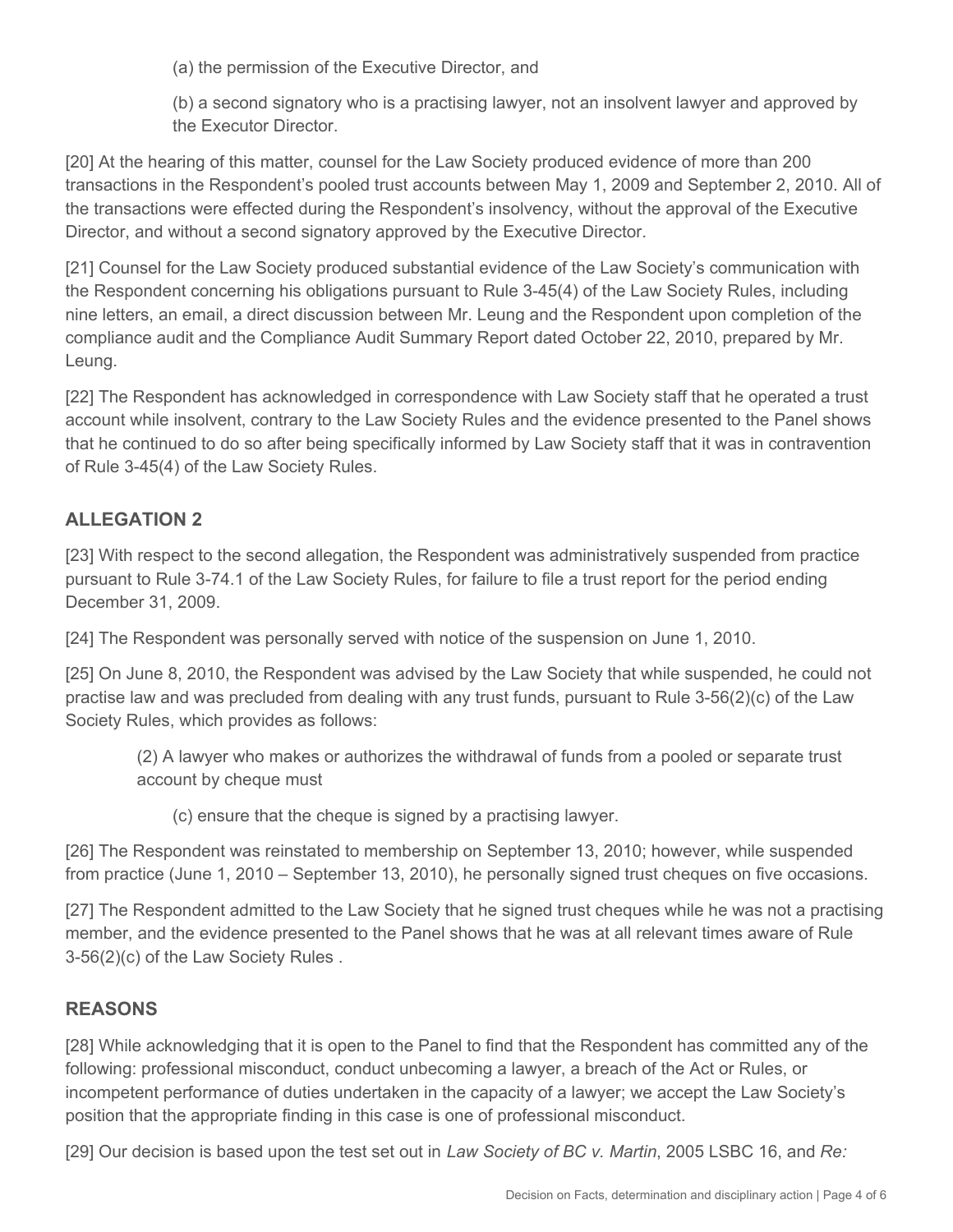*Lawyer 10*, 2010 LSBC 02, which concluded that the test requires both "a marked departure from that conduct the Law Society expects of its members" and "blameworthy or culpable" conduct.

[30] We note that, in *Law Society of BC v. Lyons*, 2008 LSBC 09, the hearing panel was considering the distinction between a finding of professional misconduct and a finding of a breach of the Act or Rules. The panel observed at paragraph [32] that:

A breach of the Rules does not, in itself, constitute professional misconduct. A breach of the Act or Rules that constitutes a "Rules breach", rather than professional misconduct, is one where the conduct, while not resulting in any loss to a client or done with any dishonest intent, is not an insignificant breach of the Rules and arises from the respondent paying little attention to the administrative side of practice ( *Law Society of BC v. Smith*, 2004 LSBC 29).

[31] The Panel in *Lyons* added at para. [35]:

In determining whether a particular set of facts constitutes professional misconduct or, alternatively, a breach of the Act or the Rules, panels must give weight to a number of factors, including the gravity of the misconduct, its duration, the number of breaches, the presence or absence of mala fides, and the harm caused by the respondent's conduct.

[32] The Law Society has submitted to the Panel that a finding of professional misconduct is warranted because the Respondent's breaches of Rules 3-45(4) and 3-56(2) are accompanied by the aggravating factor that his breaches continued over an extended period of time during which he was repeatedly reminded of the Rules. Indeed, in the Respondent's own words, he commenced his belated report to the Law Society of his bankruptcy with the words "denial, fear and procrastination have further delayed me. None of these reasons justify my failure."

[33] We accept that a finding of professional misconduct is warranted on these particular facts for the reasons submitted by the Law Society.

[34] Despite our finding of professional misconduct, the disciplinary action that we have directed as set out at paragraph [14] of our decision falls within the "light" category. In this regard, we have considered the non-exhaustive list of factors, which may be considered by a hearing panel in determining the appropriate disciplinary action, set out in *Law Society of BC v. Ogilvie*, [1999] LSBC 17, as follows:

(a) the nature and gravity of the conduct proven is a Rules breach that, because of the circumstances, amounts to professional misconduct;

(b) we have taken note of the fact that no evidence of a client complaint resulting in disciplinary action against the Respondent was presented to us, although the Respondent has been in practice for almost 30 years. However, while the Respondent has no disciplinary record predating this matter, he has been suspended twice for failing to file his trust reports;

(c) the breach of the Rules appears to have had no impact on the Respondent's clients;

(d) no advantage has been gained by the Respondent, other than that he has not incurred the complication of obtaining a second signatory to his trust account;

(e) the offending conduct occurred over a protracted period of time;

(f) the Respondent has freely acknowledged the misconduct;

(g) we have considered the Respondent's bankruptcy in assessing the disciplinary action;

(h) we have fashioned the disciplinary action to ensure compliance with the Rules in the future, so